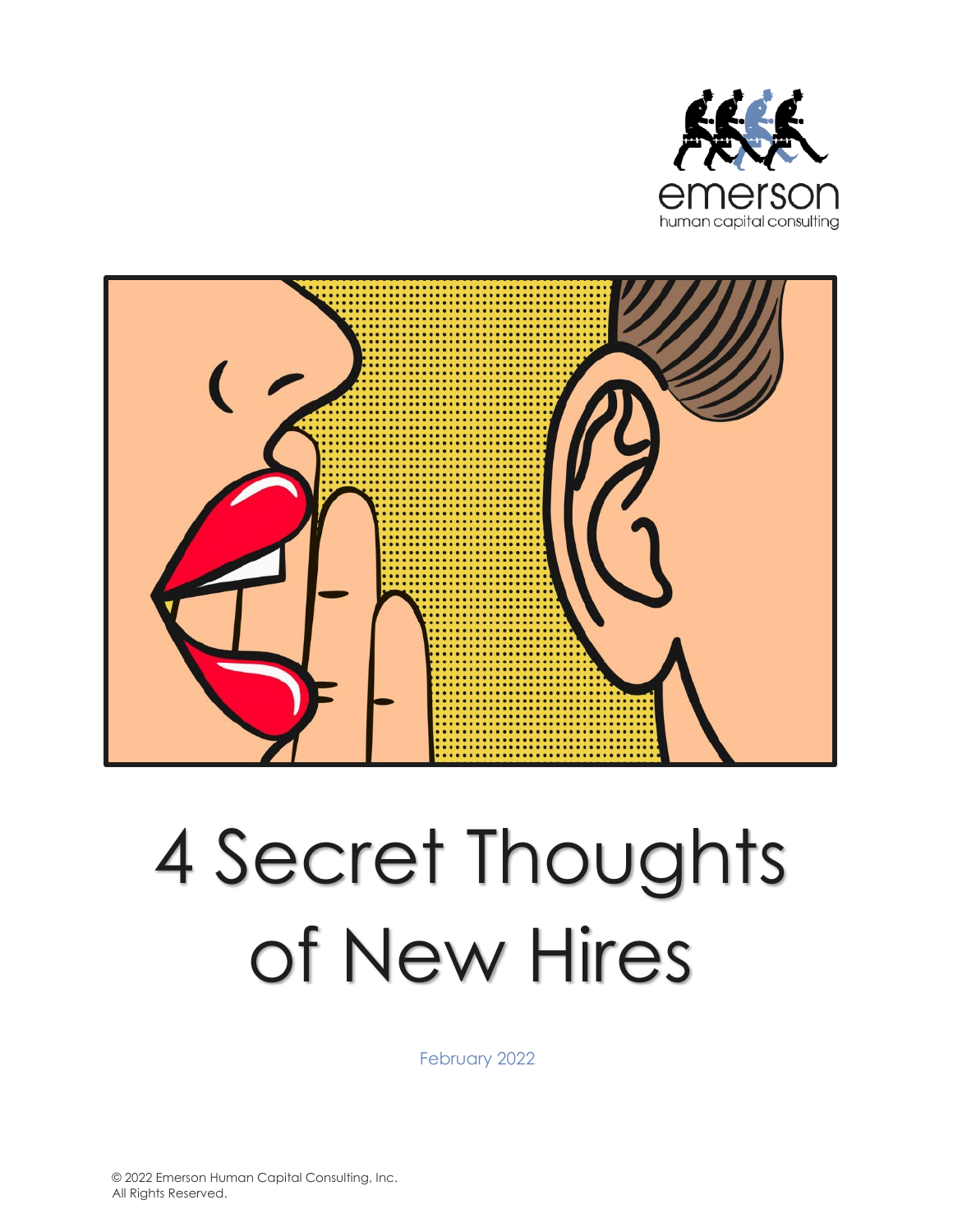## **What they won't tell you about their onboarding experience.**

### By Lisa Pyne

#### Associate Director of Change Management

Every organization struggles to survive and thrive. In the grand scheme of things, onboarding might seem like a small learning and administrative program a list of boxes to check. But onboarding has real and tangible consequences for a business.

Clearly, it's worth investing in great onboarding. But what is great onboarding? It's onboarding that addresses what new hires are thinking and feeling.

How can you make your program a stellar experience? There are two keys: get inside their brains, and use the principles of change management.

Let's look at what your new hires might be thinking during onboarding, and what to do about it.

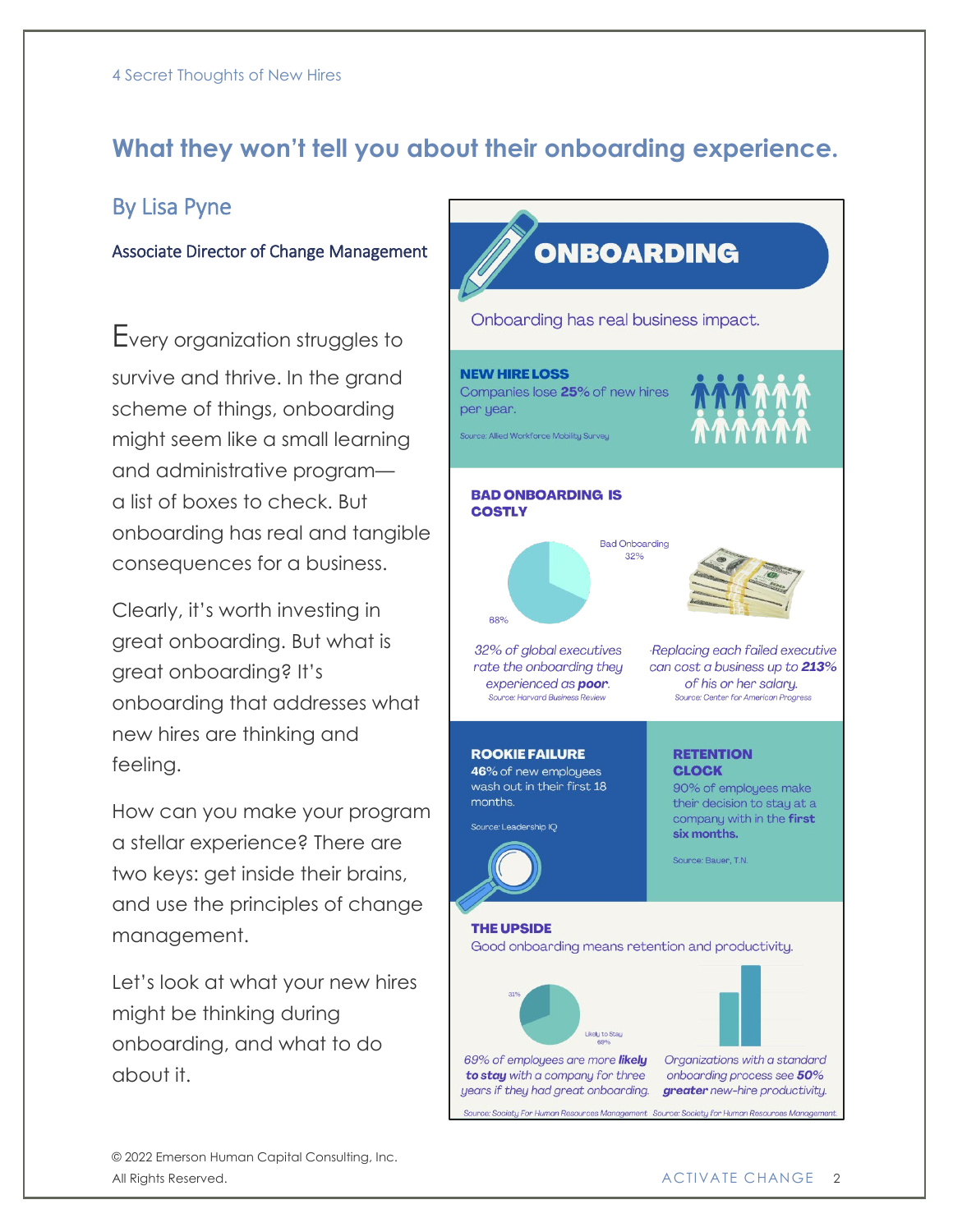# *"I am so stressed out. I feel like I am drinking from a fire hose."*

#### Reduce fear.

Starting a new job is scary. The Holmes-Rahe Life Stress Inventory measures life stress contributors to a health breakdown. It puts a career change as 18<sup>th</sup> on the list, just behind the death of a close friend. The brain perceives changing jobs as a threat to its survival.

Stress affects all systems of the body. Stress can limit the creation of short-term memories. This makes it more difficult to retain new information and keep it "close at hand," inhibiting our natural learning processes.

**That's a problem.** Onboarding is all about learning new information and applying it on the job as quickly as possible. What can we do about it? At Emerson Human Capital Consulting, we use neuroscience.

- Our brains see anything new as a **threat**. We feel fear, which inhibits learning.
- If starting a new job triggers the brain's threat responses, then onboarding program experiences should make new hires feel **safe**. If they feel safe, stress goes down and people can learn.
- The best way to make something feel safe is to make it feel **familiar**. Creating familiarity turns a new thing into an old thing, which feels safe and valuable.
- Create familiarity through **comparisons to past experiences**.
	- Generate conversation that will reveal how the new role is similar to something they like about their old job.
	- Compare new aspects of the company or the job to things they already know. For example, frame an onboarding group as the "class of 2022;" call the reading they need to do the "book club;" name their main conference room "home base."
	- Repeat what's important (and then repeat it again, *and again!*). The information is new, but through repetition, it becomes familiar.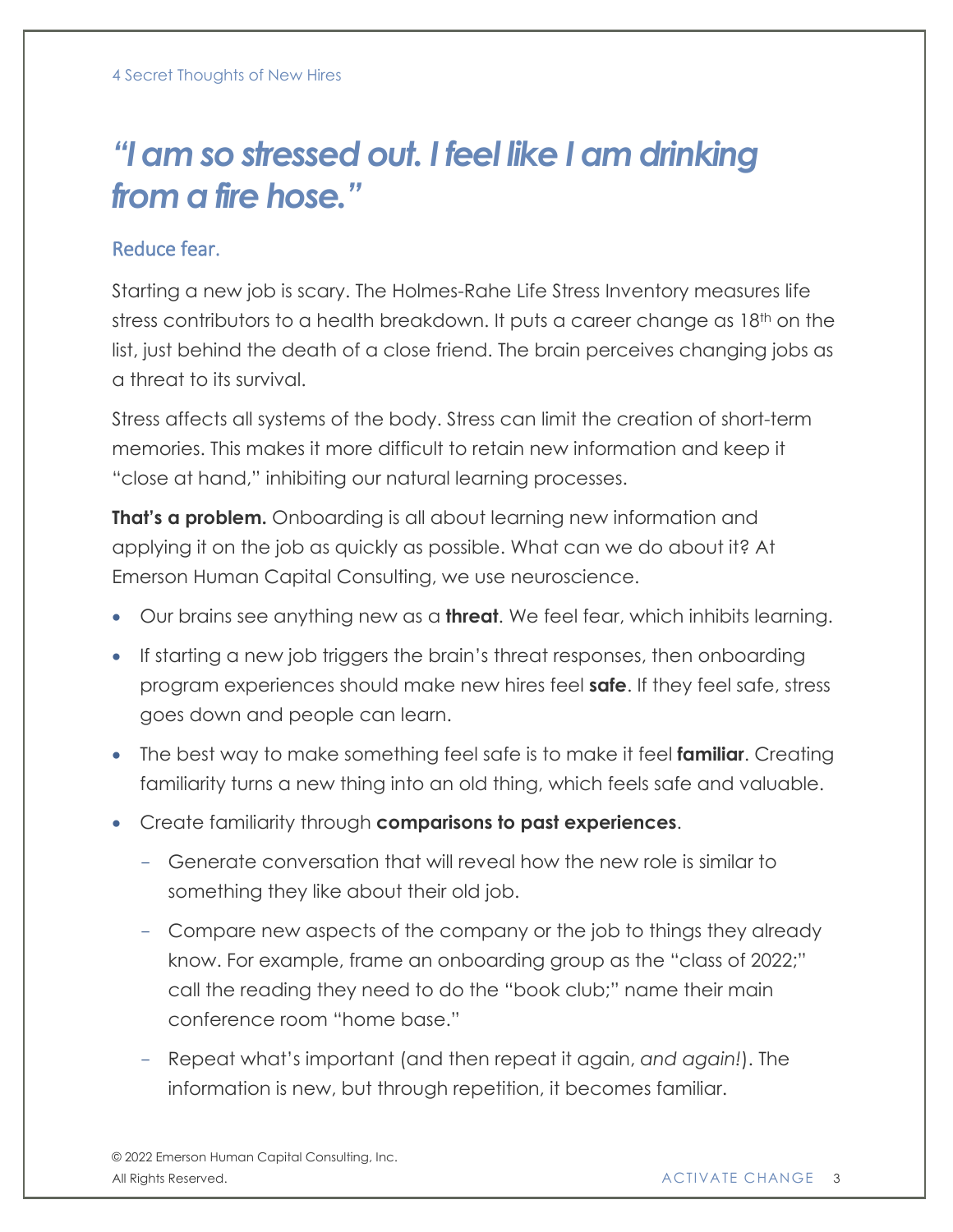## *"My old job was so much easier. Am I going to make it here?"*

#### Engage and create momentum.

Onboarding is change. Science tells us that, with any change, people are likely to feel the pain of loss (of the old job) more acutely than the pleasure of gain (the new job). This innate response is designed for their own survival—to minimize threats and maintain a predictable, safe status quo. It's what makes any change hard. Faced with the pain of loss, people resist change.

To get new employees past that resistance, they need to feel what they're doing is **controlled** and **successful**.

- We don't like feeling vulnerable. Our brains crave certainty. Create feelings of **control** by offering predictability, structure, and choices.
	- Make it predictable, by showing them patterns. For example, give them a timeline that shows their onboarding milestones.
	- Create structure for your new hires by conveying rules, responsibilities, hierarchies, and plans. Knowing what to do and whom to work with will help them navigate the process.
	- Give new hires information and choices; let them make as many decisions as possible. For example, let them pick the sequence of certain activities, or the place they complete tasks.
- Brain research tells us exactly why winning feels good. And why winning together feels even better. To make the onboarding feel **successful**:
	- Break the new activities into small, simple tasks.
	- Make each stage of onboarding very doable.
	- Measure progress, so new hires can see how far they've come.
	- Celebrate small wins and the successful completion of onboarding.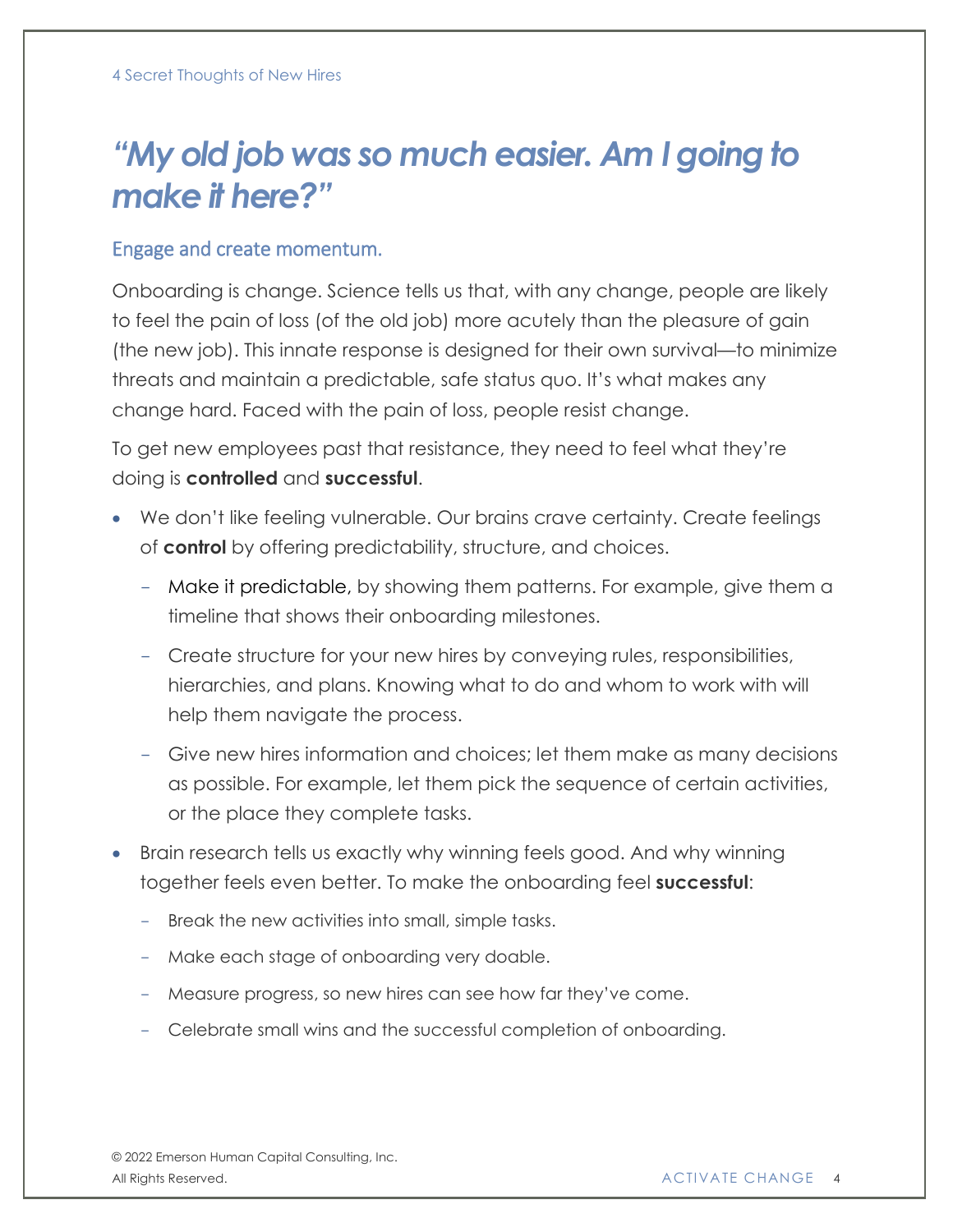# *"I am confident in my job skills, so why do I still feel like I don't know what's going on?"*

#### Include them in the culture.

There's more to new-hire success than being able to perform the tasks of their jobs. **Role clarity, self-efficacy,** and **social acceptance** are three important indicators of new-hire adjustment.

Learning about culture, office politics, and knowledge of the "tribe" are key to social acceptance at a new job. So why is it that **just 29%** of HR executives indicate that they provide support for cultural familiarization in their onboarding programs? It's a big miss!

Prioritize people over process. Tribal knowledge, the understanding of "how we do things at this organization" is a critical outcome for effective onboarding experiences. An onboarding program should foster engagement and create a sense of belonging to the culture.

But how? The most successful onboarding programs include not only training and administrative support, but **ALL** of the following:

| <b>Onboarding Element</b>                                           | <b>Best Practices</b>                                                                                                                                                                                                                                                                                                                           |
|---------------------------------------------------------------------|-------------------------------------------------------------------------------------------------------------------------------------------------------------------------------------------------------------------------------------------------------------------------------------------------------------------------------------------------|
| New hire programs<br>foster <b>engagement</b> so<br>that new hires: | Feel welcome.<br>Are happy about their decision to join.<br>Feel connected.<br>Are inspired to speak positively about the company.<br>$\bullet$                                                                                                                                                                                                 |
| New hire programs<br>provide robust training<br>that is:            | Available on their first day.<br>$\bullet$<br>Targeted at the company, department/ function, and job<br>levels.<br>Blended, combining live events (in-person, virtual and<br>$\bullet$<br>digital), on-the-job learning, and performance support.<br>Tailored to different audiences.<br>$\bullet$<br>Developed to include leadership presence. |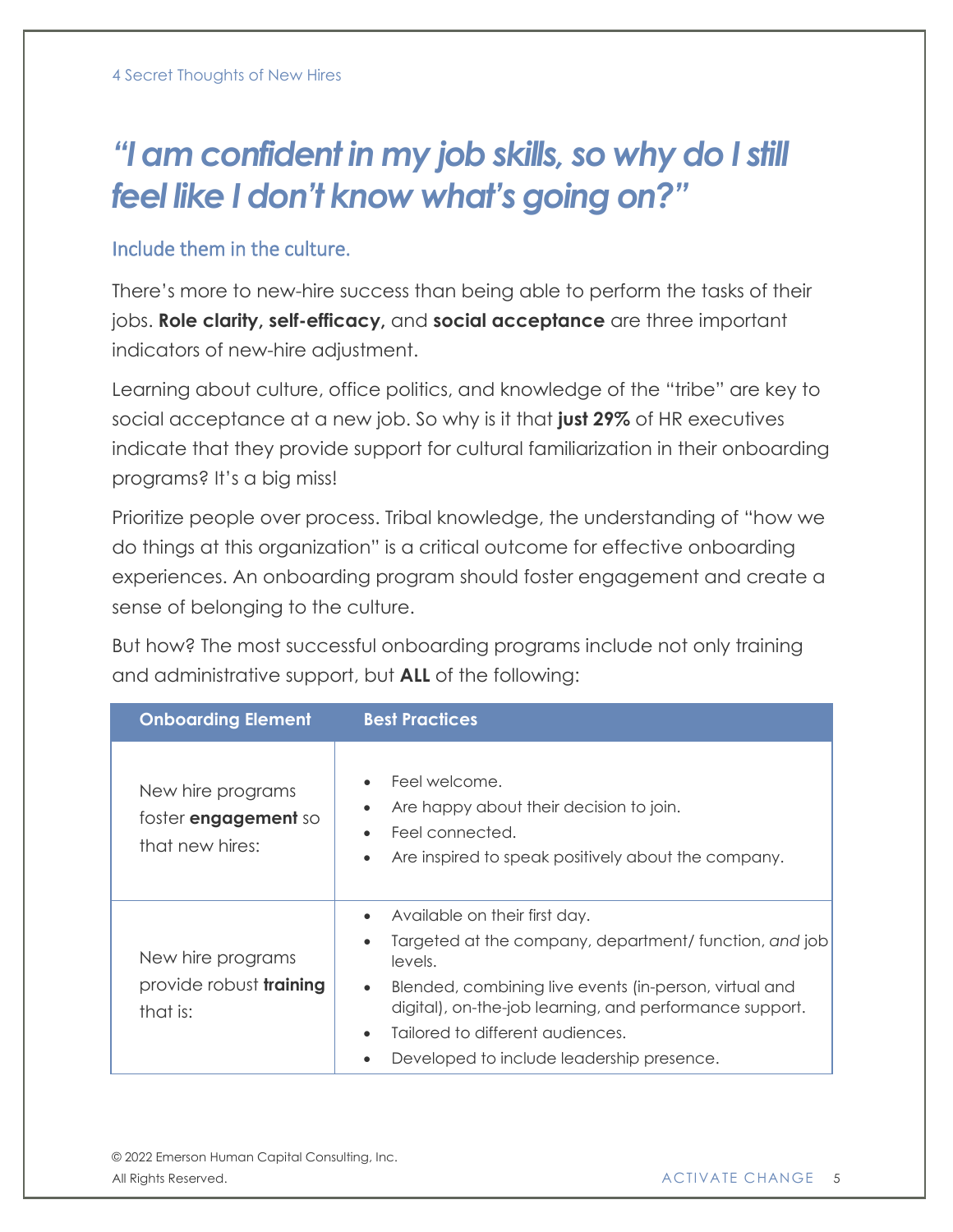| <b>Onboarding Element</b>                                                         | <b>Best Practices</b>                                                                                                                                                                                                                                                                                                                                                                                                                                                      |
|-----------------------------------------------------------------------------------|----------------------------------------------------------------------------------------------------------------------------------------------------------------------------------------------------------------------------------------------------------------------------------------------------------------------------------------------------------------------------------------------------------------------------------------------------------------------------|
| New hire processes<br>are:                                                        | End-to-end, starting with recruitment and proceeding<br>$\bullet$<br>through an employee's first few months/year.<br>Not treated as a one-time event.<br>$\bullet$<br>Clearly defined with a RACI (Responsible, Accountable,<br>Consulted, Informed) chart or a similar roles and<br>responsibilities tool.<br>Built with a single point of contact to oversee the entire<br>$\bullet$<br>onboarding program.<br>Designed to minimize the number of handoffs.<br>$\bullet$ |
| New hires are enabled<br>with <b>technology</b> . On<br>Day 1, they have:         | The configured equipment they need.<br>$\bullet$<br>Systems, information, buildings, badges, etc.<br>Policies and training related to the technology (security<br>$\bullet$<br>awareness, login information).                                                                                                                                                                                                                                                              |
| New hire<br>communications are:                                                   | Aligned to relay consistent, accurate information.<br>$\bullet$<br>Timed appropriately.                                                                                                                                                                                                                                                                                                                                                                                    |
| New hire programs<br>include socialization<br>support, such as:                   | Tools that enable networking/connecting with others in<br>$\bullet$<br>the organization (e.g., chat tools, people profiles, etc.).<br>Specially planned events (welcome lunches, happy hours,<br>$\bullet$<br>team introductions).<br>Key contact lists (company, department, and team).<br>$\bullet$                                                                                                                                                                      |
| <b>Coaching/mentoring</b><br>programs include:                                    | New-hire buddies.<br>$\bullet$<br>Career counselors/mentors.<br>On-the-job (OTJ) coaching-someone to help a new hire<br>$\bullet$<br>adjust quickly to a new project and provide performance<br>feedback.                                                                                                                                                                                                                                                                  |
| Program stakeholders<br>consistently<br>employ evaluation<br>techniques, such as: | Formal and informal feedback from the new hire<br>$\bullet$<br>throughout the process.<br>Performance feedback to the new hire during the first<br>$\bullet$<br>year.<br>Data-gathering on key metrics such as attrition/retention,<br>$\bullet$<br>time to proficiency, etc.                                                                                                                                                                                              |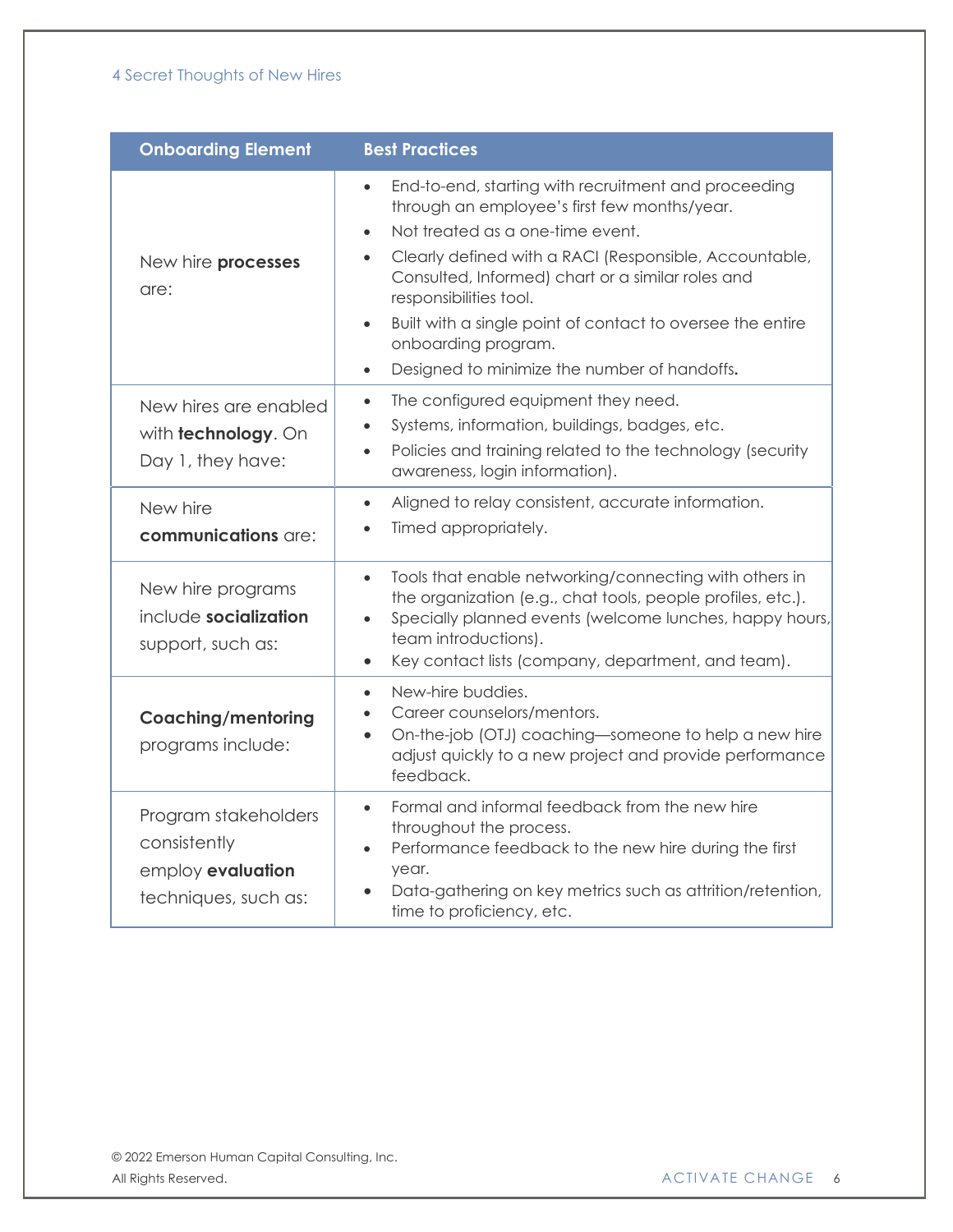# *"My onboarding was so bad. Did I pick the right company?"*

#### Engineer the context.

We all know that recruiting goes both ways—while a recruiter is interviewing the candidate, the candidate is assessing the company. That doesn't stop with a hiring decision. On Day 1, you are *still* selling the company to the new hire. Onboarding is your chance to make the right first impression.

How do you make new employees feel like they are in the right place? People have quick, subconscious reactions based on the data they process. You can build cues into your onboarding environment that make the new hire feel they are in a good place.

- **Fairness** Focus on standard criteria or rules—an even playing field. For example, clearly describe how the path to job success is achievable for everyone.
- **Rewards** Along the onboarding journey, use praise, feedback, peer recognition, and team recognition.
- **Loss** Acknowledge the uncertainty and confusion of Day 1, and compare it to the future happiness of being a fully functional and integrated employee.
- **Altruism** Talk about the mission of your organization and the employee's new team. Then invite new hires to share *their* higher purpose for joining your business. Help them see that those missions fit; they will help the team achieve something great.
- **Connection** Introduce them to rituals of the team. Are there inside jokes that only your employees share? Let them in on it. Share stories about struggles and hopes for the future. Stories are powerful. Through "neural coupling," the stories we hear feel like our own experiences. The emotions in stories release dopamine, helping content stick with us. Plus, stories activate multiple areas of the brain, aiding retention.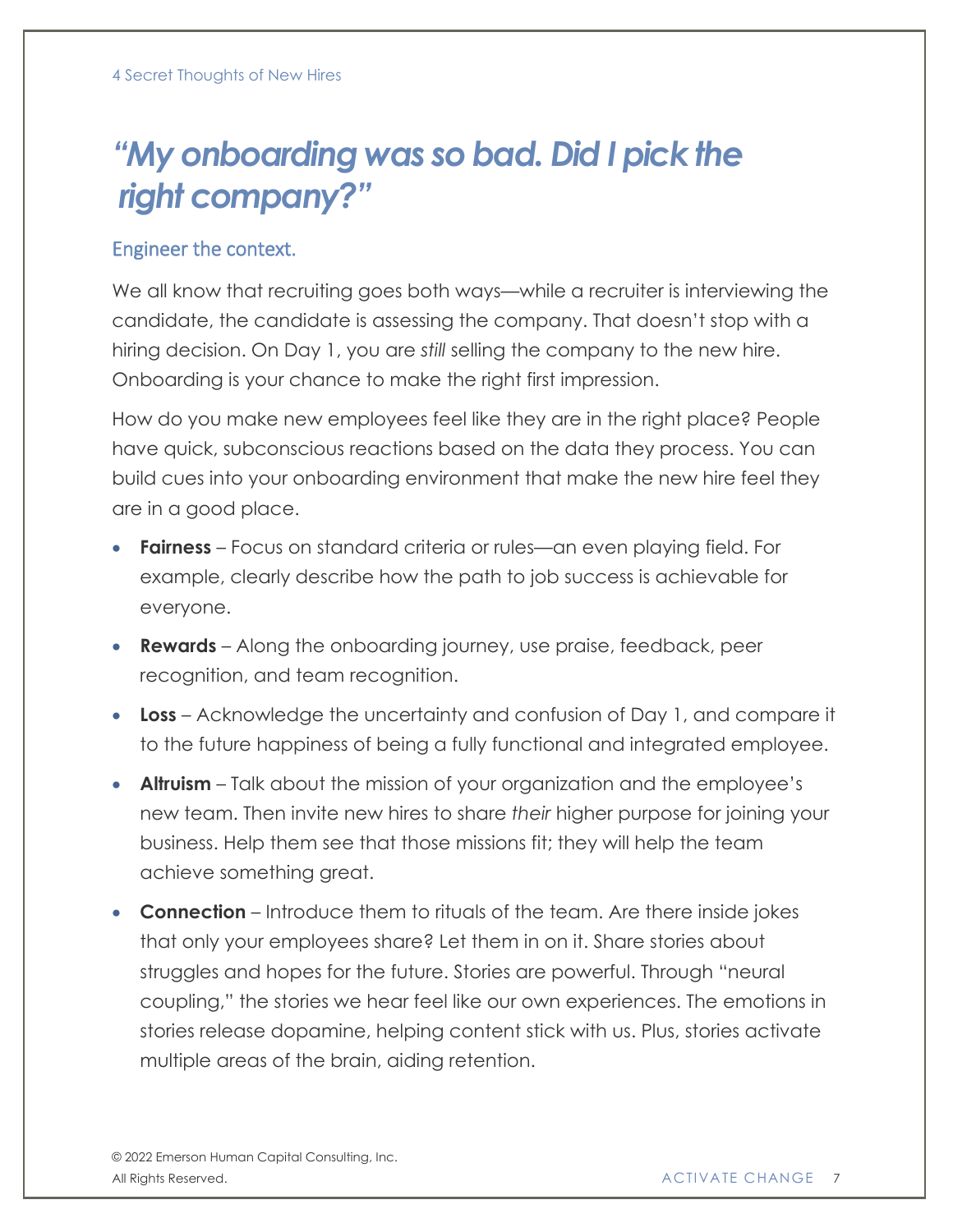#### 4 Secret Thoughts of New Hires

- **Impact** Celebrate small wins during onboarding. Show new hires how they are already contributing to the success of your business.
- **Delight** Offer unexpected gifts and fun activities. There's no reason onboarding has to feel like work all the time. Play a little bit, too. Researchers find that playfulness and laughter help people bond, socially, and buffer them against stress. That's exactly what you want to make new employees feel—like they have found their new professional home.

And if you do all this well, there's a good chance your new hires will be thinking…

*"That was a great experience and I'm excited to get started!"*



Onboarding is learning, but learning is fundamentally a change process. View your onboarding program through the lens of human behavior change. Design your program to reduce the stress of your new hires. Incorporate the principles of *familiar*, *controlled*, and *successful* into the new hire's learning experience. Share your tribal knowledge to create a sense of belonging. Build cues into the program that make new hires feel at home, and display their best selves.

Imagine building onboarding *differently*. Your new hires, and your business, will thank you for it.